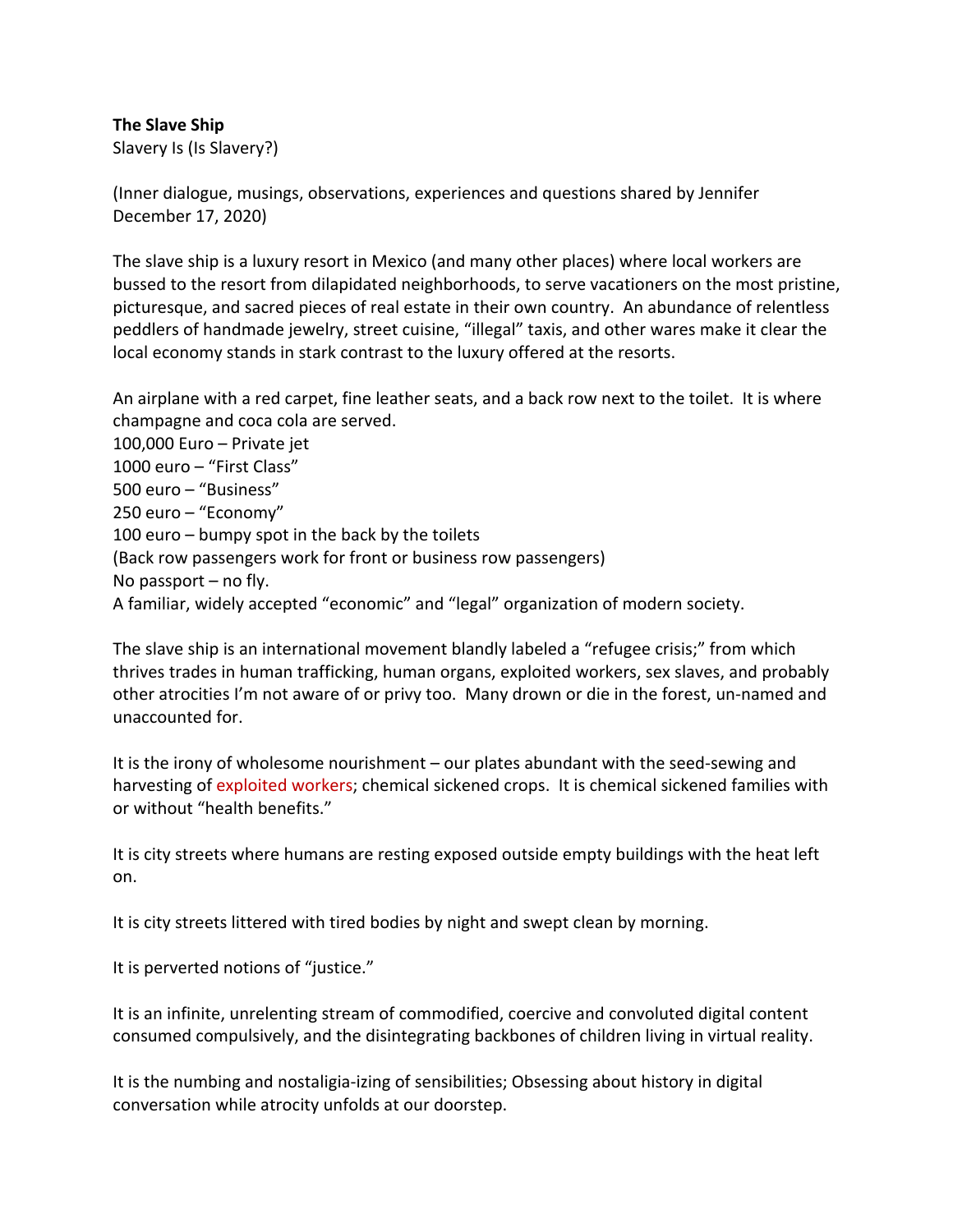It is enemy consciousness. It is an unconscious pendulum slapping wildly between harsh extremities.

It is indoctrination, self deprecation, and exile from sensibility. It is a product of fear and selfrighteous survival instinct.

It is estrangement from humanness, aliveness, vibration. It causes amnesia, frigidity and rage.

It lives among the pages of history books in what is written and unwritten.

It gives birth to uncommon resilience. It slaughters dreams.

It is medical school, reductionistic science on a soap box, and guns in the hands of boy soldiers. It is commodified bodies, exploited bodies, beaten and imprisoned bodies.

It is the tragedy of an imagination not allowed to run wild; not watered. It is a body, mind and spirit beaten into submission.

It is bloody backs, hanging from trees. It is black breasts nourishing white babies.

It is alienation and amnesia.

It is uniforms, batons, and blood on streets.

A legal document written by one party. Coercive policy. Complicity.

It is a farm worker's knee on the neck of a calf.

Illusions of hierarchy of power and intent.

It is inability to speak, a voice muffled. Internal frigidity.

Whiteness = sanitized reality. Abuse of power. A state of mind. Mind control. Coercion. Separation from sensitivity, sensibilities, and personal power. Untold/mistold history. Outright lies. Manipulations  $\rightarrow$  If you do this, I won't beat you. If you do this, you will get a tax break. You will make more money. You will be adored and celebrated…..

Africans on ships, working on plantations, beaten, burnt… Nazi Germany Indigenous genocides Yazidi genocide Refugees quarantined in camps, floating at sea, lost in wintery forests Terrorism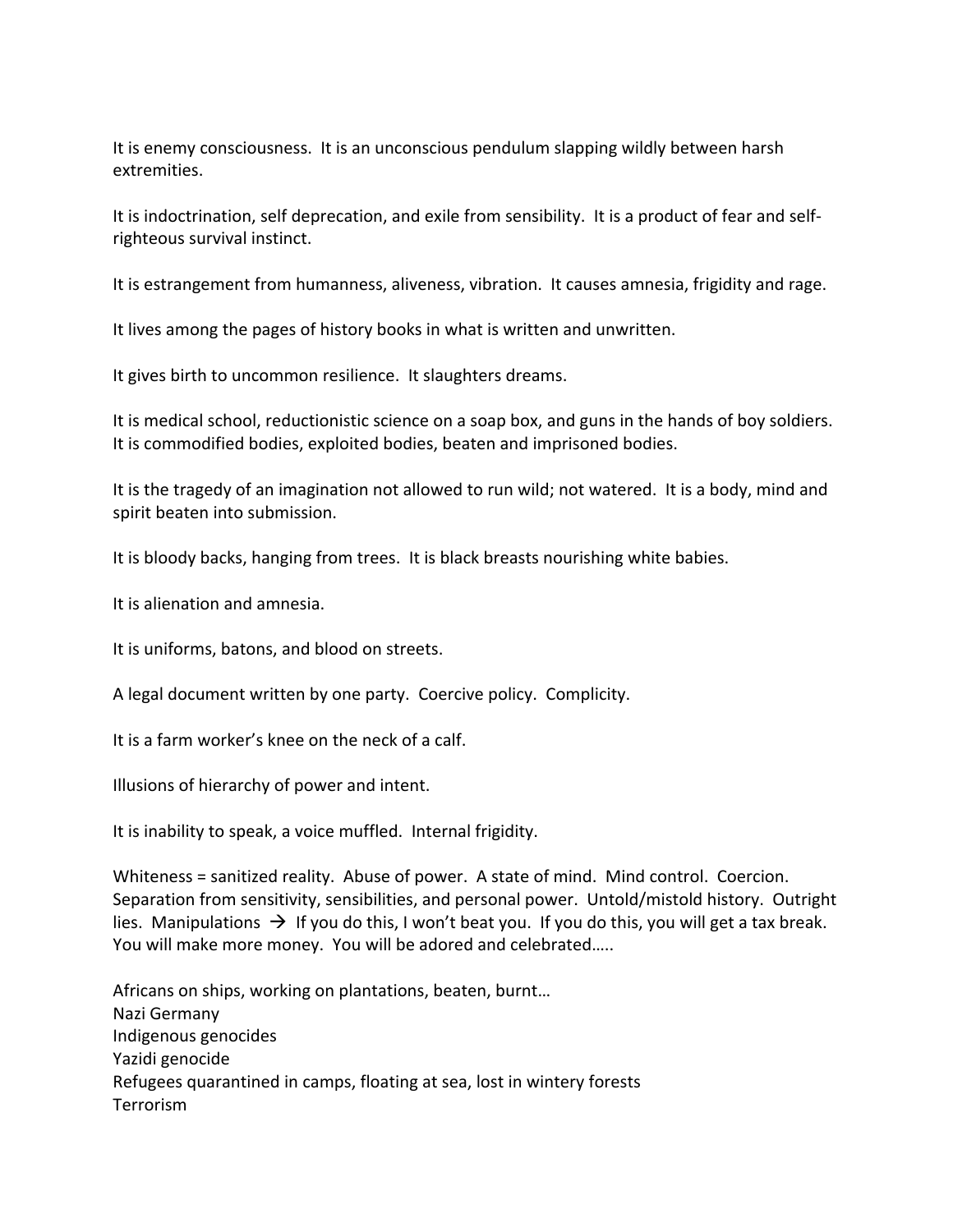Digital addiction Fashion Militarization of nations Prison Blind compliance

The opposite of slavery is sovereignty. The opposite of slavery is sovereignty?

The opposite of slavery is freedom. The opposite of slavery is freedom?

What does being a slave look, feel, smell, taste, sound like? What does sovereignty look, feel, smell, taste, sound like? What does freedom look, feel, smell, taste, sound like? What does corrupt sovereignty look, feel, smell, taste, sound like? What does slaves enslaving slaves look, feel, smell, taste, sound like?

How do we embody slavery? How do we consent to slavery? How do we embody sovereignty? How do we consent to sovereignty?

How to we become "entitled" to the products and services of slave (exploited) labor? Where have we witnessed slavery and kept walking? What is our role on the slave ship? On what deck(s) do I participate?

What if the root of whiteness is (logical or illogical, rational or irrational) FEAR?

What if blackness is the divine embodiment of beauty, and whiteness is the most exquisite motive force?

How do the thoughts and behavior of one person (one cell) affect the collective? A sovereign? A free human? A slave?

Do we need to rebuild the slave ship if we are presently on the slave ship? What thoughts, actions and collaborations would compel the dismantling of a system of slavery?

What if the slave ship were transformed into a garden? (Would this require rose-colored glasses?)

Where did we get the idea that building a hearth and planting a garden where all are welcome and abundance and love flow for all is not possible, or even rational?

If we imagine the garden and sow the first seeds…. What might be the next steps? What might begin to unfold?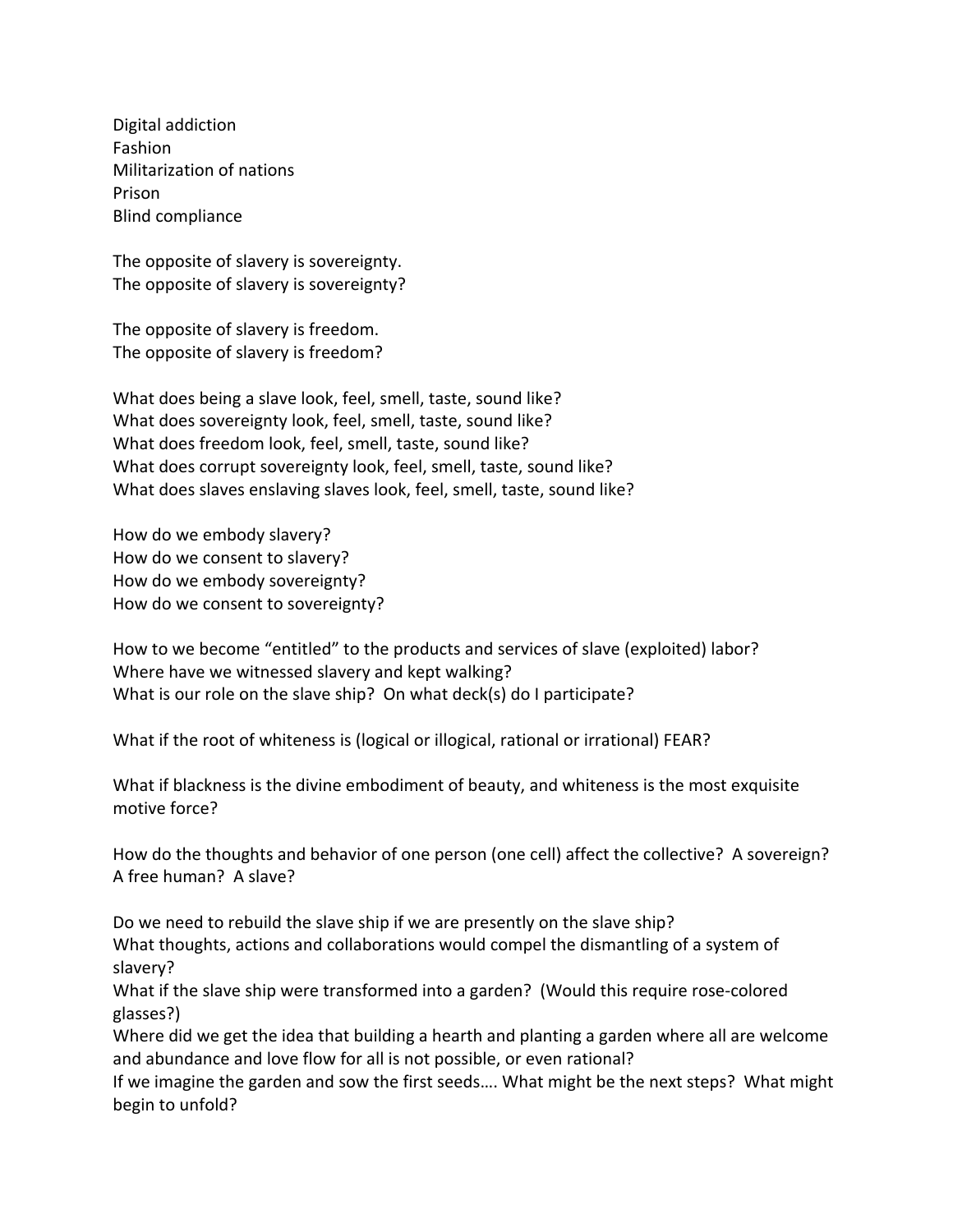# What happens among humans when we hold hands and dance?

### Slave

- *n.*
	- One who is owned as the property of someone else, especially in involuntary servitude.
- *n.* One who is subservient to or controlled by another.
- *n.*
	- One who is subject to or controlled by a specified influence.

# Sovereign

- noun One that exercises supreme, permanent authority, especially in a nation or other governmental unit, as.
- noun A king, queen, or other noble person who serves as chief of state; a ruler or monarch.
- noun A national governing council or committee.
- noun A nation that governs territory outside its borders.
- noun A gold coin formerly used in Great Britain.
- adjective Self-governing; independent.
- adjective Having supreme rank or power.
- adjective Paramount; supreme.
- adjective Of superlative strength or efficacy.
- adjective Unmitigated.

# Freedom

- noun The condition of not being in prison or captivity.
- noun The condition of being free of restraints, especially the ability to act without control or interference by another or by circumstance.
- noun The condition of not being controlled by another nation or political power; political independence.
- noun The condition of not being subject to a despotic or oppressive power; civil liberty.
- noun The condition of not being constrained or restricted in a specific aspect of life by a government or other power.
- noun The condition of not being a slave.
- noun The condition of not being affected or restricted by a given circumstance or condition.
- noun The condition of not being bound by established conventions or rules.
- noun The capacity to act by choice rather than by determination, as from fate or a deity; free will.
- noun The right to unrestricted use; full access.
- noun Ease or facility of movement.